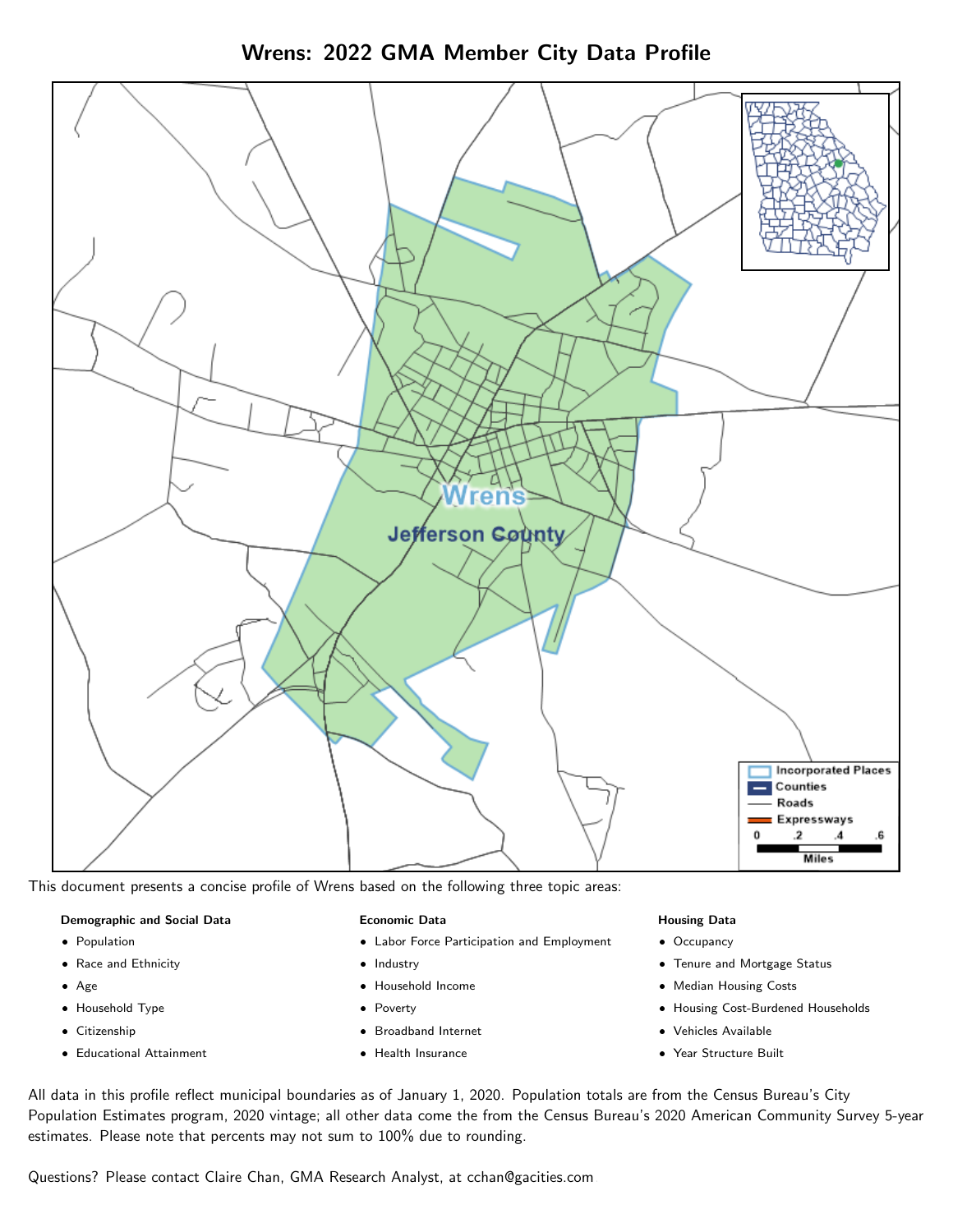# Wrens: Demographic and Social





## **Citizenship**







Source: U.S. Census Bureau, City Population Estimates, 2020 vintage Source: American Community Survey, 2020 5-year estimates, table B03002

## Household Type



Source: American Community Survey, 2020 5-year estimates, table B01001 Source: American Community Survey, 2020 5-year estimates, table B11001

## Educational Attainment



Source: American Community Survey, 2020 5-year estimates, table B05002 Source: American Community Survey, 2020 5-year estimates, table B15002

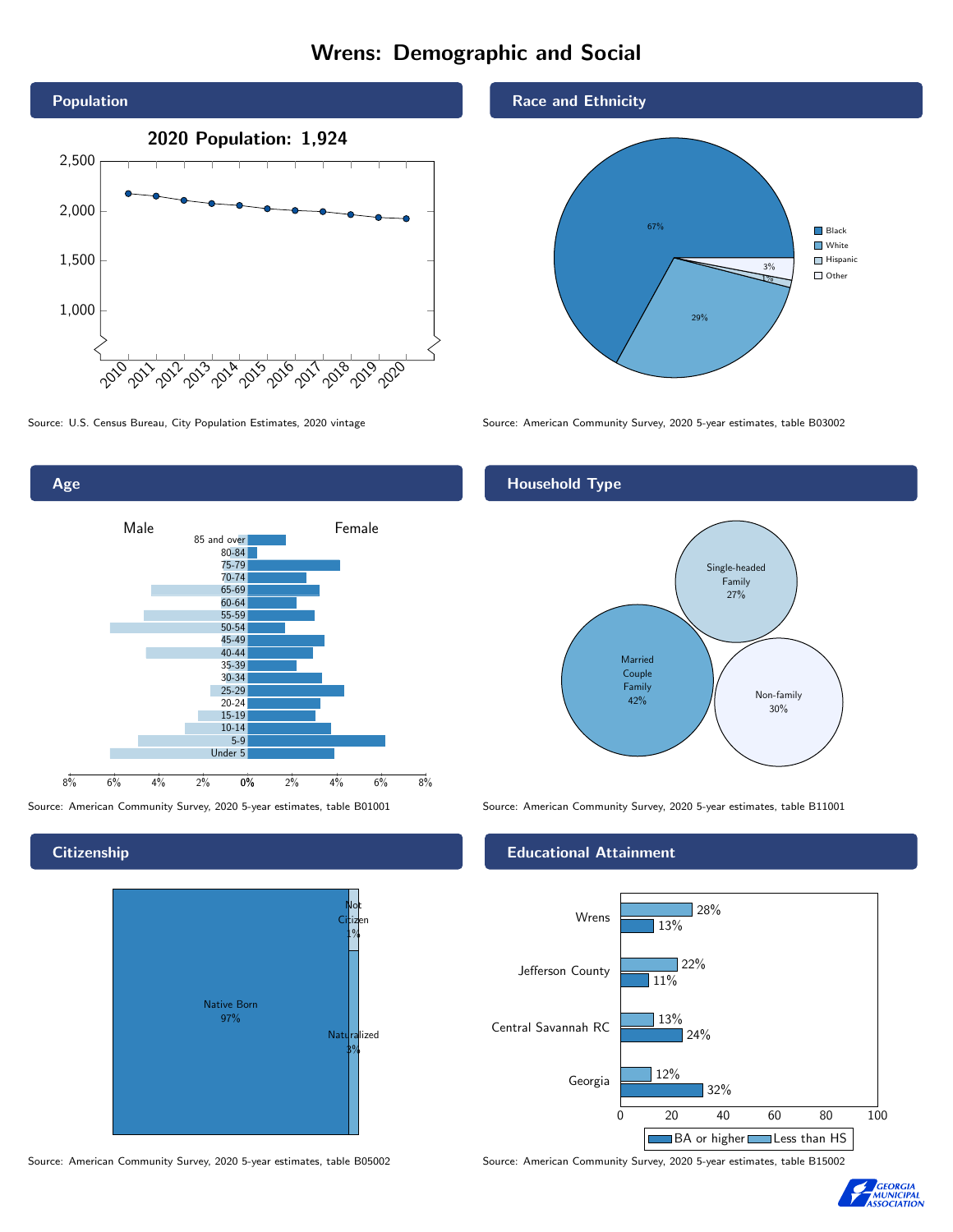# Wrens: Economic



Source: American Community Survey, 2020 5-year estimates, table B23001 Note: Unemployment rate is based upon the civilian labor force.

## Industry

| Agriculture, forestry, fishing and hunting, and mining      | 6%    |
|-------------------------------------------------------------|-------|
| Construction                                                | 2%    |
| Manufacturing                                               | 11%   |
| <b>Wholesale Trade</b>                                      | $4\%$ |
| Retail Trade                                                | 21%   |
| Transportation and warehousing, and utilities               | 5%    |
| Information                                                 | $4\%$ |
| Finance and insurance, real estate, rental, leasing         | 9%    |
| Professional, scientific, mgt, administrative, waste mgt    | $2\%$ |
| Educational services, and health care and social assistance | 11%   |
| Arts, entertainment, recreation, accommodation, food        | 10%   |
| service                                                     |       |
| Other services, except public administration                | 5%    |
| Public administration                                       | 11%   |

Source: American Community Survey, 2020 5-year estimates, table C24030



Source: American Community Survey, 2020 5-year estimates, tables B19013 and B19025 Source: American Community Survey, 2020 5-year estimates, table B17010



Source: American Community Survey, 2020 5-year estimates, table B28002 Source: American Community Survey, 2020 5-year estimates, table B18135

Poverty



## Health Insurance